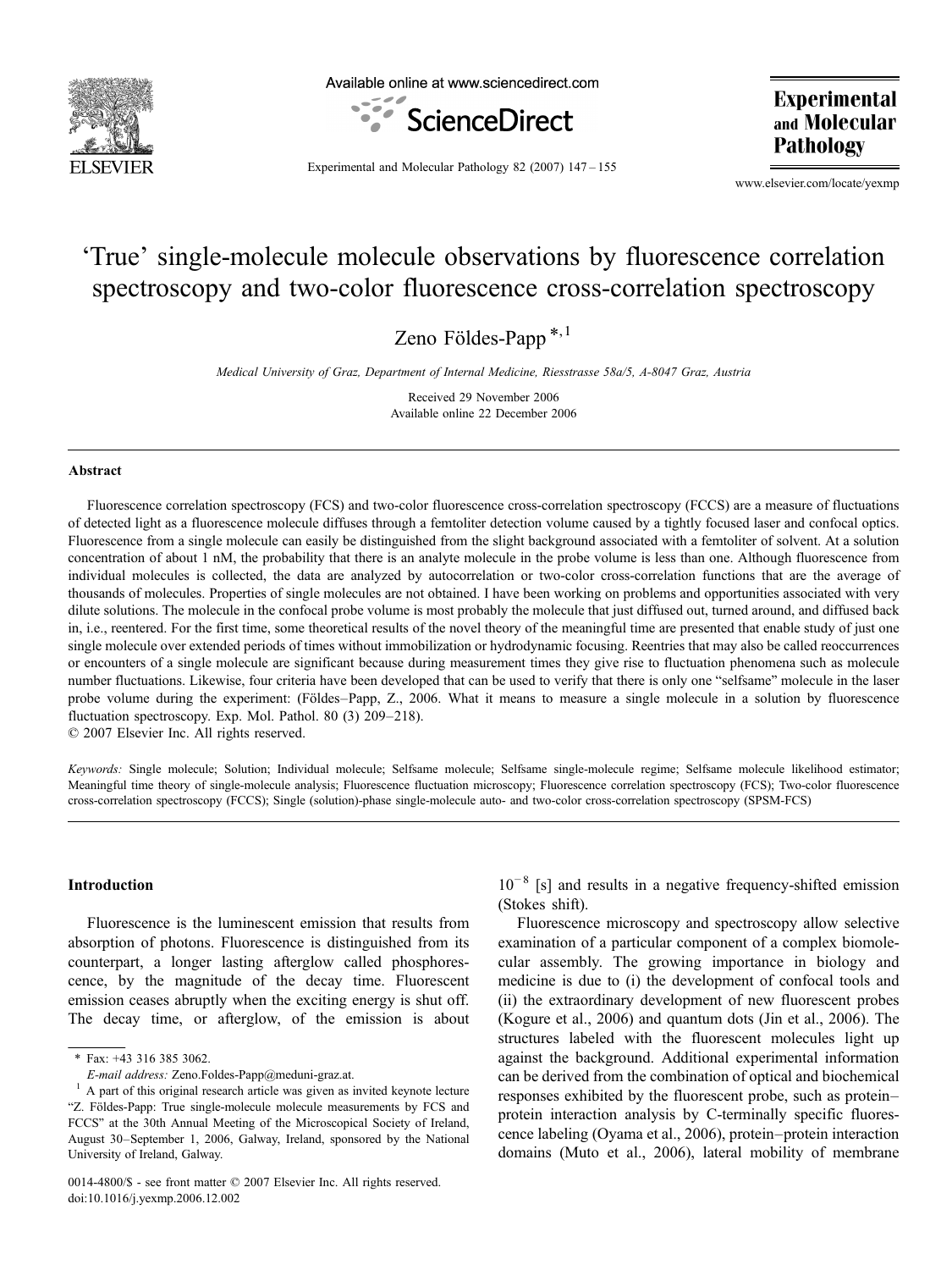binding protein interactions in live cells (Ohsugi and Kinjo, 2006; Ohsugi et al., 2006), rotational movement of the F1- ATPase motor (Konno et al., 2006), microenvironment and energy depletion in the cell nucleus (Pack et al., 2006), chaperonin-induced altering of the aggregation (Kitamura et al., 2006), dynamics of yeast prion aggregates in single live cells (Kawai-Noma et al., 2006), direct quantification of gene expression (Winter et al., 2004) and restriction fragment length polymorphisms (Nomura et al., 2006), just to name a few studies that very recently have demonstrated a higher-level of understanding on biochemical mechanisms by giving access to information never before seen.

Laser-induced fluorescence (LIF) is an exquisitely sensitive detection tool that, under optimal conditions, even allows single-molecule detection. Due to this inherent sensitivity, the number of applications of LIF in biology and medicine is rapidly increasing. Detecting minute quantities of biologically important molecules in solution has important applications in many fields, including molecular biology, medical diagnosis, and forensic analysis (Nie et al., 1994, 1995; Basché et al., 1997; Orrit, 2002, 2003; Andrec et al., 2003; Slaitas et al., 2003; Watkins and Yang, 2004; Kulzer and Orrit, 2004). Highsensitivity tools are needed, for example, to detect genetic disorders and the growth of tumors or to diagnose early bacterial or viral infections (Földes-Papp et al., 2004a,b, 2005b; Striebel et al., 2003, 2004). Current methods do not have the required sensitivity to adequately detect the small amounts of nucleic acids, antigens or antibodies present in clinical samples (Földes-Papp and Holm, 2002; Rigler et al., 2003; Rigler and Földes-Papp, 2003).

In the case of DNA analytics measured at the singlemolecule level, specific nucleic acid sequences must be amplified by means of the polymerase chain reaction (PCR), which duplicates DNA (Földes-Papp et al., 1997a,b, 1998; Rigler et al., 1998; Gösch et al., 2000; Stephan et al., 2001; Sauer et al., 2001; Földes-Papp and Rigler, 2001; Földes-Papp and Kinjo, 2001; Földes-Papp et al., 2001a,b, 2003, 2004a). The use of many PCR cycles may introduce ambiguities arising from contamination and by mechanisms not yet fully understood (Björling et al., 1998; Földes-Papp et al., 2004a). In addition, while DNA microarray technologies are useful for analyzing the expression of a large number of genes in a small number of samples, once target genes are identified it becomes perhaps more useful to analyze a relatively small number of genes in a large number of samples. Current technologies applied in biomolecular and genomic medicine can only measure biological mechanisms as an average of a population of molecules, as only their combined effect can be detected (Földes-Papp, 2006).

In many respects, fluorescence correlation spectroscopy (FCS) and two-color fluorescence cross-correlation spectroscopy (FCCS) are an alternative to DNA chip technology (Rigler and Földes-Papp, 2003; Földes-Papp et al., 2005a). FCS and FCCS detect the molecular Brownian movement of fluorescent particles in a very tiny volume of the laser focus. "Classical" FCS and FCCS analyze multi-particle systems in solution, single molecules with hydrodynamic focusing or

immobilized single molecules (Földes-Papp and Kinjo, 2001; Földes-Papp, 2005a).

Single (solution)-phase single-molecule fluorescence autoand two-color cross-correlation spectroscopy (SPSM-FCS) is based on the detection of the Brownian movement of fluorescent molecules and Poisson distribution analysis that depends upon the molar concentration of molecules of the same kind in solution or membrane (bulk phase) and the average entry frequency, as well as the presence of just a single molecule in the very tiny detection volume (about 0.2 fl and less) (Földes-Papp, 2001, 2002a,b,c, 2004a,b, 2006; Földes-Papp et al., 2005a). For the first time, SPSM-FCS was introduced for the measurement of just one single molecule in solution without amplification, replication, transcription, immobilization or hydrodynamic focusing, as described in the original articles (Földes-Papp et al., 2005a,b,c).

This original article focuses on the novel theory of the meaningful time that enables study of just one single molecule over extended periods of time without immobilization or hydrodynamic focusing. Some of its outcomes are first presented in the context of FCS and FCCS without any loss of generality. The molecule in the confocal probe volume is most probably the molecule that just diffused out, turned around, and diffused back in, i.e., reentered. Most people consider reentries a major problem. For the first time, it is turned into a potential opportunity. New directions in science are launched by new tools much more often than by new concepts (Dyson, 1997).

## Results: a novel theory to observe just one single molecule over extended periods of times without immobilization or hydrodynamic focusing

The experimental and theoretical examples in this section shall illustrate the nature of the problem. FCS and FCCS are a measure of the fluctuations of the detected light as a fluorescence molecule diffuses through a femtoliter detection volume caused by a tightly focused laser and confocal optics. Fluorescence from a single molecule can be distinguished easily from the slight background associated with a femtoliter of solvent. At a solution concentration of about 1 nM, the probability that there is an analyte molecule in the probe volume is less than one. Although fluorescence from individual molecules is collected, the data are analyzed by autocorrelation or two-color cross-correlation functions that are the average of thousands of molecules. Properties of single molecules are not obtained. I have been working on problems and opportunities associated with the very dilute solutions. The molecule in the confocal probe volume is most probably the molecule that just diffused out, turned around, and diffused back in, i.e., reentered. I shall first translate the biological problem into mathematical terms.

#### State-of-the-art

Today, biomolecular and genomic medicine, which is still the domain of natural sciences, is bridging molecular biology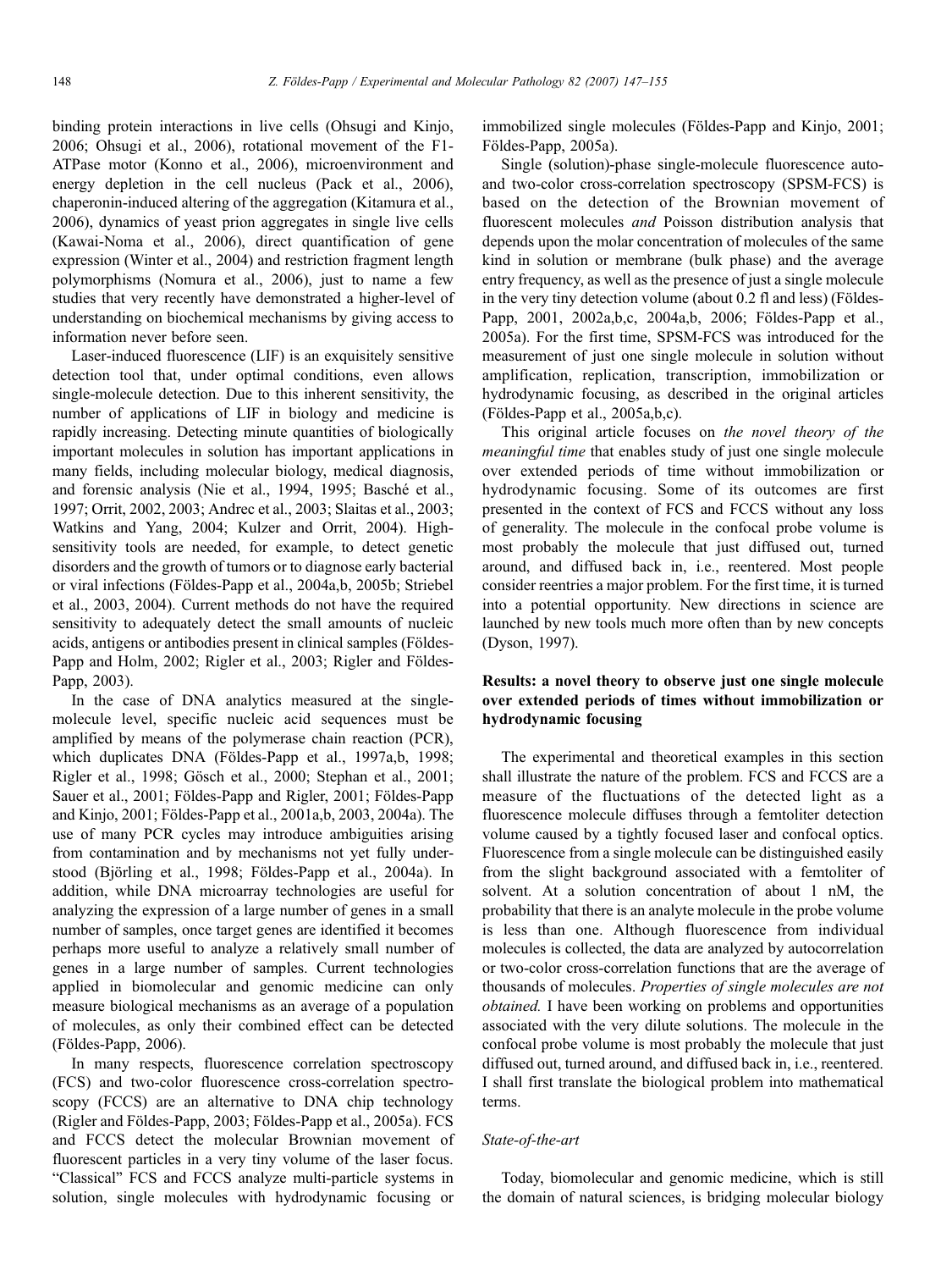and medicine and leads to a paradigm shift in medical sciences. The future will see different areas of importance in diagnostics, analytics and also treatment, and different assumptions may be made about knowledge and responsibility (Földes-Papp, 2006). The capability to explore the behavior of each molecule in a population individually, in order to fully understand molecular mechanisms and their regulation in the cell, will open up an entirely new view of molecular and genomic medicine and diagnostic technology (Földes-Papp, 2006, 2007a). For example, biological macromolecules such as an immobilized single horseradish peroxidase molecule oscillate between different activity and conformational states (Edman et al., 1999; Bjerneld et al., 2002; Rischel et al., 2003). The quest for understanding of the biological process not only at the molecular level, but at the level of the individual molecule as well, has led to a host of new tools to satisfy that demand. Prominent among them are a variety of tools that rely on the fluorescence of dyes in response to monochromatic light.

The prerequisite of the real revolution now in progress (English et al., 2006), though not yet generally recognized not to mention practiced, is the alternative systematic development and adoption of ultrasensitive, noninvasive, multiparametric, simultaneous analytical and exploratory in vivo and ex vivo observation tools in order to gain greater descriptive insight into pathophysiological processes at the level of the individual molecule. For example, a single macromolecule such as a protein must be considered as a statistical set with fluctuations of the conformations of sequences of residues of a certain number of amino acids, and this set forms a regional as well as more extended regulatory-allosteric array of expression such as conformational maps, related probability distribution functions, and local structural fractal kinetics. They will be offset by interaction factors able to maintain the most appropriate affinities, efficiencies, and efficacies, and will require specific knowledge of the most favorable enthalpies and entropies, which concur to define the binding affinities as well as the intrinsic efficacies of individual molecules.

As single-molecule research proceeds ever more systematically with large-scale assessments of molecular interactions such as high-throughput screening of combinatorial libraries, the heterogeneity of molecules of the same kind in biological systems can no longer be ignored. It seems a central premise, validated by the long experience that suggests rules of thumb, that 3D/2D structurally similar molecules exert similar biological activities in a pool of different chemical compounds (isomers, sequentially altered oligomers, etc.). Similar chemical structures do not always have similar biological activity, even when they are designed for a biological target of known structure. The low fraction of biological activity within similar compounds occurs not only because of deficiencies in the similarity calculations. Thus, many compounds of combinatorial libraries are turned away that otherwise would be attractive to consider. It is even known from the original analysis that by not considering compounds similar to those in the screening set, one is missing some kind of active compounds: the question is how many. In contrast, this original article deals with the assessment of the single molecule while capturing (identifying)

it in a specific, non-averaged state. These results require new strategies for compound acquisition at the level of individual molecules and for design of combinatorial libraries.

In biology and experimental medicine, there is a need for tools to estimate the detection of just one ("selfsame") molecule in single phases such as solutions without immobilization or hydrodynamic focusing (Yeung, 2004; Földes-Papp, 2006; Rigler and Földes-Papp, 2000, 2003).

## Basic problem involved in FCS and FCCS

Thermal fluctuations of molecule and molecular assemblies can be assessed by fluorescence correlation spectroscopy (FCS). In FCS, fluctuations in the numerical density of molecules excited to fluorescence are recorded and correlated in time. FCS dates back to the early 1970s, when the first experiments have been carried out and the theoretical framework was developed (Magde et al., 1972; Elson and Magde, 1974; Ehrenberg and Rigler, 1974). In the initial phase of FCS, amplitudes  $G(\tau)$  of 10<sup>-4</sup> to 10<sup>-6</sup> were very common and rather noisy signals were obtained. Therefore, the analysis of the signal-to-noise statistics for the correlation function  $G(\tau)$  was very important (Koppel, 1974). In contrast to other photon counting applications with a Poisson statistics where the variance of the measured photon counts is given by its expectation value, the variance of the correlation function  $G(\tau)$ depends upon the physical process behind the photon emission, i.e., it is model dependent. Koppel (1974) calculated the variance for a correlation function obeying an exponential decay process as can be found, for example, in triplet kinetics (Widengren et al., 1995). The signal-to-noise ratio (S/N) increases with the square root of the measurement time and with the photon counts per molecule, which are the most important results of Koppel's study, and with the square root of the number of channels involved in calculating the S/N (Koppel, 1974). The latter result is also called the Poisson noise limit since the variance is mainly determined by the photon noise. An increase in sensitivity by several orders of magnitude was achieved by the introduction of diffraction limited confocal probe volumes (Rigler et al., 1992, 1993), which by reduction of the background had made possible the detection of single molecules in solution with FCS and related tools (Rigler and Widengren, 1990; Rigler and Mets, 1992; Mets and Rigler, 1994; Nie et al., 1994, 1995; Edman et al., 1996; Wennmalm et al., 1997). At a confocal probe volume of 0.24 fl  $(0.24 \times 10^{-15}$  l) and an amplitude  $G(\tau) = 1.67 = 1 + 1/$  $\langle N \rangle$ , resulting in a mean molecule number of  $\langle N \rangle$  = 1.5 within the probe volume, that was measured with excitation of 0.25 mW at the wavelength of 514.5 nm, one rhodamine-6G molecule yields 100,000 photon counts per second signal and 100 photon counts per second background. It corresponds to a signal-to-background ratio of 1000. FCS/FCCS today represents the most sensitive type of optical spectroscopy for the study of molecular interactions.

In a typical FCS experiment in solution, fluorochromes are excited to fluorescence by a continuous wave laser and the intensity fluctuations are detected and correlated. From the amplitude of the normalized self-correlation function, the mean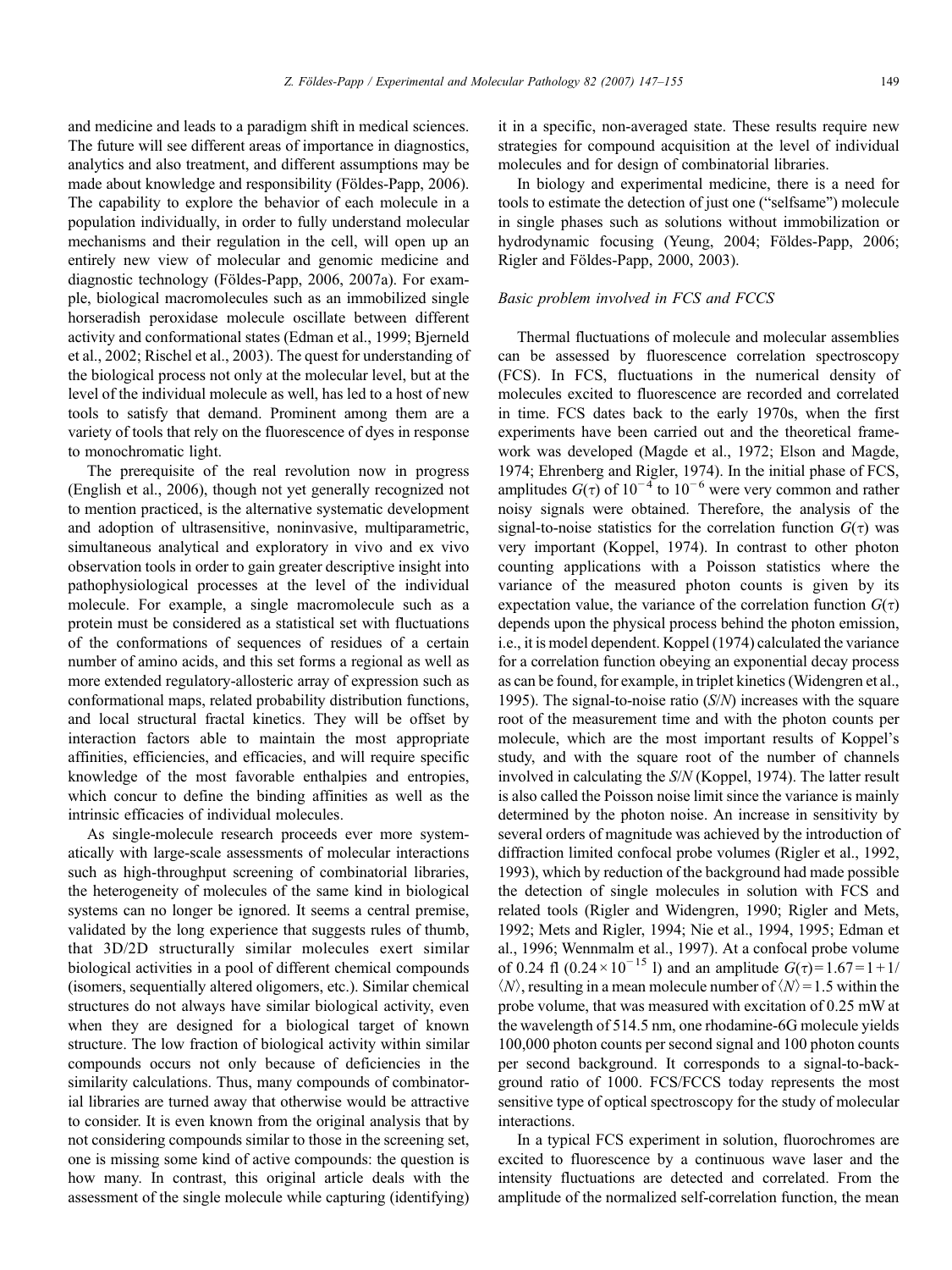number (Elson and Magde, 1974; Ehrenberg and Rigler, 1974) of fluorochromes in the probe volume and thus the concentrations of interacting molecules are obtained. From the time dependence of the correlation function, information is obtained about the dynamics of molecular behavior ranging from nanoseconds to minutes and even hours. This includes information on excited states kinetics (Ehrenberg and Rigler, 1974; Widengren et al., 1994, 1995), rotational and translational diffusion (Ehrenberg and Rigler, 1974; Elson and Magde, 1974), and chemical kinetics (Elson and Magde, 1974; Widengren and Rigler, 1998). Concentration ranges between picomolar to micromolar could be analyzed. FCS has turned out to very powerful in determining molecular interactions between nucleic acid sequences including DNA and PNA (peptide nucleic acids) (Kinjo and Rigler, 1995; Schwille et al., 1996; Oehlenschläger et al., 1996; Aich et al., 1997). In those cases, the interactions were determined from the change in diffusional motion as the DNA probe molecules bind to their much larger target DNAs.

A way to determine interactions between nucleic acids independent of differences in thermal motion was demonstrated that involved the correlation of complementary nucleic acid sequences tagged in different colors (Schwille et al., 1997; Rigler et al., 1998). The method consists of using two nucleic acid probes complementary to different sites on a target DNA sequence. The two probes are each labeled with different fluorochromes. When mixed with a sample containing the target DNA, the two probes hybridize to their respective binding sites on the same target DNA molecule (Schwille et al., 1997) or the two probes are enzymatically incorporated into the same target DNA molecule as primers in the PCR reaction (Rigler et al., 1998). The sample is then analyzed by a laser-based ultrasensitive fluorescence system capable of detecting single fluorescent molecules at two different wavelength channels simultaneously. Thus, coincident detection of both fluorochromes provides the necessary specificity to detect target DNA. Here, the two-color cross-correlation function is recorded and only the molecular species containing both colors are observed. If the target is not present, only uncorrelated events originating from free probes and/or free fluorochromes are observed at either detection channel and no two-color crosscorrelation function is obtained. No matter what fluorochromes, which have, of course, to meet photophysical and photochemical requirements, and optical setups/devices are used, the primary measurement signal arises from fluctuations of the mean molecule number in a confocal femtoliter or smaller probe region. Optical separation by two-color fluorescence crosscorrelation spectroscopy (FCCS) setups is usually defined in terms of cross-talk and cross-excitation/cross-emission, respectively, which can be calculated and minimized by the researcher from readily measurable quantities of the absorption/emission scenario for single labels and multiple labels bound to or incorporated into the two-color molecules (Földes-Papp et al., 2001a,b; Földes-Papp and Rigler, 2001; Földes-Papp, 2005a). In addition, for the first time relevant formulas were given and derived for the quantification of molecule numbers under different experimental conditions with substantial quenching of the two-color molecules such as single labels and multiple labels bound to or incorporated into the two-color molecules, and high-density labeling of two-color molecules with multiple green-emitting labels and one red-emitting label (Földes-Papp, 2005a, 2007b, and references therein).

At a single-molecule level, FCS and FCCS involve a basic problem. Since the principle of FCS and FCCS demands that a molecule be observed several times until an analysis can be performed, it was never clear whether the same molecule (the 'selfsame' molecule) in the probe volume always contributes to the autocorrelation and two-color cross-correlation functions or several different individual molecules cause the correlation measurements as schematically depicted in Fig. 1.

#### Motivation of the novel theory being developed

The strength of single-molecule measurements is the ability to discern differences between molecules in a sample (heterogeneities) that are hidden in ensemble averages. Consider a molecule in dynamic equilibrium between two conformations or a probe target complex where one of the conformations (or the complex) has a higher fluorescence yield than the other. The data stream (fluorescence intensity vs. time) will look like a square wave as the molecule oscillates between conformations. The ratio of the total on time to the total off time gives the equilibrium constant (a thermodynamic property available from bulk measurements). The distribution of on times gives the kinetic dissociation rate constant and the distribution of off



Fig. 1. Three different molecular scenarios are schematically shown for the confocal probe volume in the  $x-y$  plane (upper panel) and observed intensity fluctuations (lower panel). N denotes the molecule number in the confocal probe region and  $\langle N \rangle$  is the average molecule number (observed N value that is extracted from the amplitude of the correlation curve) in the confocal probe region. If  $N<1$  then N stands for the Poisson probability of finding a single molecule in the confocal probe region (arrival of a single molecule). Under this condition  $N<1, \leq C>=C$  is the average frequency with which the confocal probe region contains a single molecule. For  $C \ll e^{-C}$ , C equals N.  $I(t)$  is the fluorescence intensity,  $\langle I \rangle$  stands for a mean intensity, and T is the measurement time.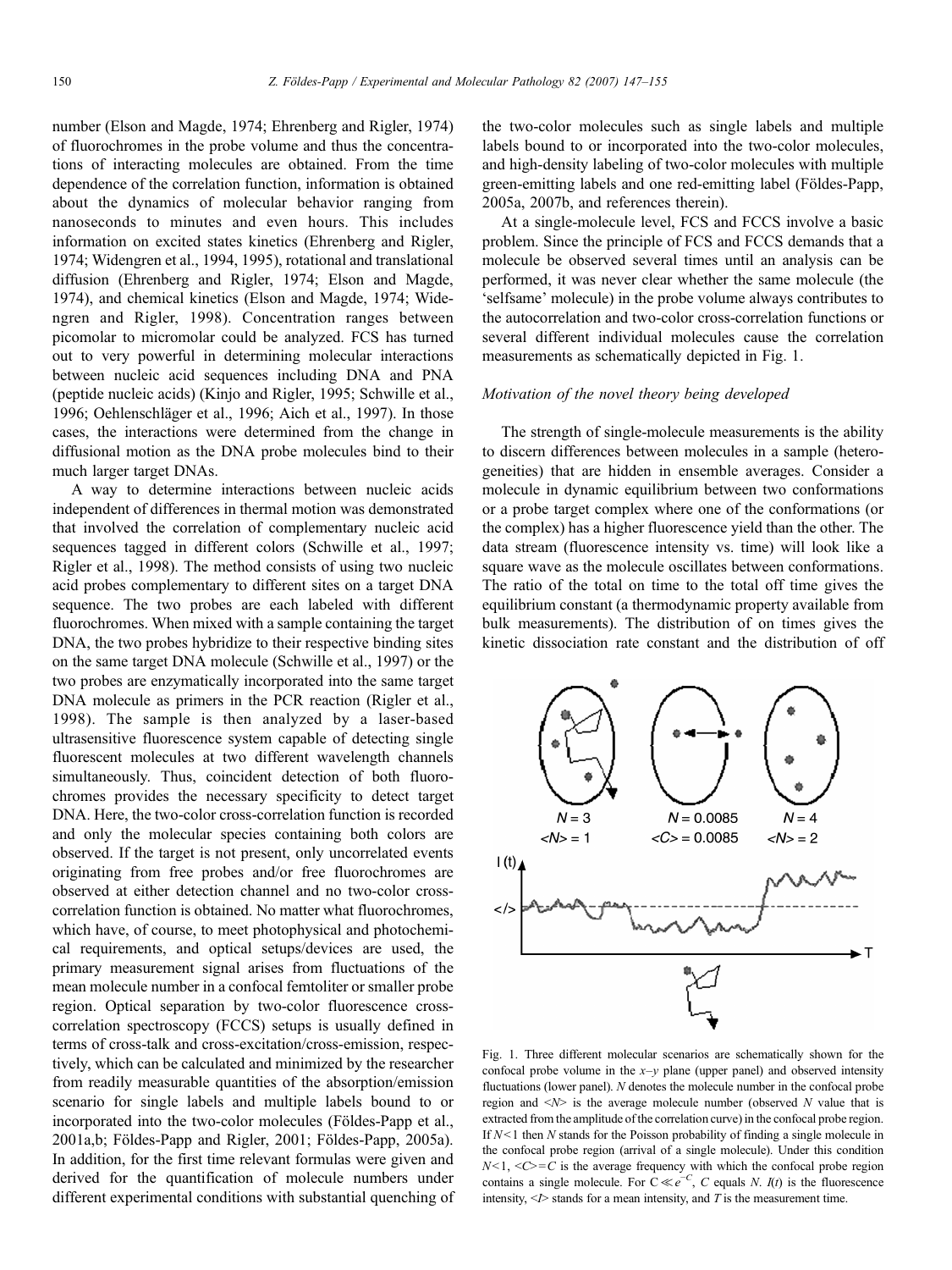times gives the association rate constant. Deviations from an exponential distribution indicate that the reaction pathway is more complicated than a simple two-state system. FCS and FCCS are an attractive method to measure these fluctuations because their signal-to-noise  $(S/N)$  ratio for the detection of single molecules eliminates or reduces the need for polymerase chain reaction (PCR) amplification of the sample. In addition, the optimum concentration of 1 nM is good for the study of bioreactions with nanomolar equilibrium constants.

The correlation function is also a concept from mechanical statistics. Although one may calculate a correlation function of a molecule, this does not necessarily mean an ensemble average. In the dilute solution, the observation time of single molecules is restricted by the diffusion time even though reentries occur. This fluctuates because the diffusion time is defined by the statistical nature of the underlying physical process. Occasionally, one will observe the molecule in a longer time period relative to the diffusion time. But the photons usually come only in a small part of the whole observation period. Therefore, although the photon burst is observable, the statistics of the correlation function will not be good. Here is a brief calculation: assuming the transient time of a molecule is 50 μs (e.g., diffusion time), the lifetime is 5 ns, quantum yield is 100% and enough excitation power, the maximum number of photons is  $50 \times 10^{-6} / 5 \times 10^{-9} = 10^4$ photons. Then, considering the collection efficiency function (Rigler et al., 1993) as the fraction of emitted fluorescence that goes across the pinhole, we can optimistically obtain the observable photon number on the order of  $10^3$  to  $10^2$ . This value is actually overestimated because it corresponds to about  $10^6$  to  $10^5$  photon counts per second and per molecule in a usual FCS measurement using a single photon counting module with avalanche photodiode (EG&G) that results in an internal gain of about  $10<sup>3</sup>$ . What most investigators think about the problem is how one can extract these  $10^2$  to  $10^3$ photons associated with the specific molecule.

The mathematical expressions of the physical singlemolecule reentry mechanism shall be obtained by probing its Brownian trajectories.

#### Mathematical formulations of the physical reentry model

The selfsame molecule diffusing through the focal periphery gives rise to some fluorescence, which is only weakly correlated with that from the sharp focal plane ('spot'). Therefore, the reentry probabilities  $p<sub>n</sub>(t)$  of just one molecule in the confocal probe region are theoretically examined in this original article. In order to explain reentries it is important to know by which motional rates of a single molecule they occur. For a better understanding of many experimental situations at the singlemolecule level, I shall probe somewhat more deeply into the physical mechanism of reentries.

If we change the number of molecules in the experiments, for example, by dilution or more interestingly by the kinetics of the biochemical or immunological process under study, we will come to the situation where the measured value for the molecule number  $N$  in the probe region becomes smaller than one. This experimental situation is the starting point of the analysis. The formulations that I first present in this section are in line with the approach given in Földes-Papp (2005b), which usually seems more concrete. It should be emphasized that by putting certain restrictions on the nature of the reentry process (reentry cases) for the selfsame molecule, which is to be treated, I specify, from the mathematical point of view, the path (trajectory) by which the molecule number fluctuations may take place in the absence of external forces, but without any loss of generality. It is also logically neater and more satisfying. In other words, it is no surprise, then, that reentries that are also called reoccurrences or encounters of a single molecule in the confocal probe region are significant because during measurement times they give rise to fluctuation phenomena, such as molecule number fluctuations. These fluctuations are the fundamental physical process on which fluorescence auto- and two-color cross-correlation spectroscopy is based. For example, if the signal indicates that a molecule diffuses out of the detection volume and right back in, it is still likely the same molecule. The number of reentries that result in a useful burst size is meaningful and of interest. But what happens if the molecule starts near a boundary? I am particularly concerned about the situation where the selfsame molecule sits at the border of the confocal probe region, crosses in and out, and therefore has many reentries, none of which are meaningful. Such a molecular situation follows directly for the selfsame molecule from the equation of the special case of the Selfsame Molecule Likelihood Estimator  $0 \leq P \left( \bigcap_{i=1} A_i \right) \leq 1$  (see Földes-Papp et characterized by the following property  $\begin{pmatrix} 2 \\ -1 \end{pmatrix} \le 1$  (see Földes-Papp et al., 2005a) that is terized by the following property

$$
P\left(\bigcap_{i=1}^{2} A_i\right) = 1 - P_1 \cdot P(\xi \le q < +\infty)
$$
  
=  $1 - P_1 \cdot \int_{z_1}^{z_2} \int_0^{2\pi} \int_{q=\xi}^{+\infty} n(q, \varphi, z, t) \cdot q \, dq \, d\varphi \, dz$   
=  $1 - P_1 \cdot \int_{z_1}^{z_2} \int_0^{2\pi} \int_{q=\xi}^{+\infty} n(q, \varphi, z, t) \, dx \, dy \, dz.$  (1)

Thus, the probability along the z-axis of the confocal probe volume is equally distributed and very close to 1, i.e., it is 99.9%. *n* is the density function of a single fluorescent molecule,  $q = \sqrt{x^2 + y^2}$  is measured from its origin at  $q=0$ <br>where x and y are the Cartesian space coordinates and t is a where x and y are the Cartesian space coordinates, and t is a specified time value. Which coordinate system is more appropriate depends on the nature of the problem and its symmetries. In very good approximation, the confocal probe region (detection volume) is cylindrically symmetric rather than spherically symmetric. Therefore, I was motivated to use cylindrical polars  $q$ ,  $\phi$ , z.  $P_1$  is the Poisson probability of finding a single molecule in the confocal probe region.

The physical model that I propose for the quantitation of single-molecule reentries is first given here. It depends upon the motional rates  $k_n(t)$  and  $g_n(t)$  of a single molecule.  $k_n(t)$  applies for the single molecule inside the probe region and  $g_n(t)$  for the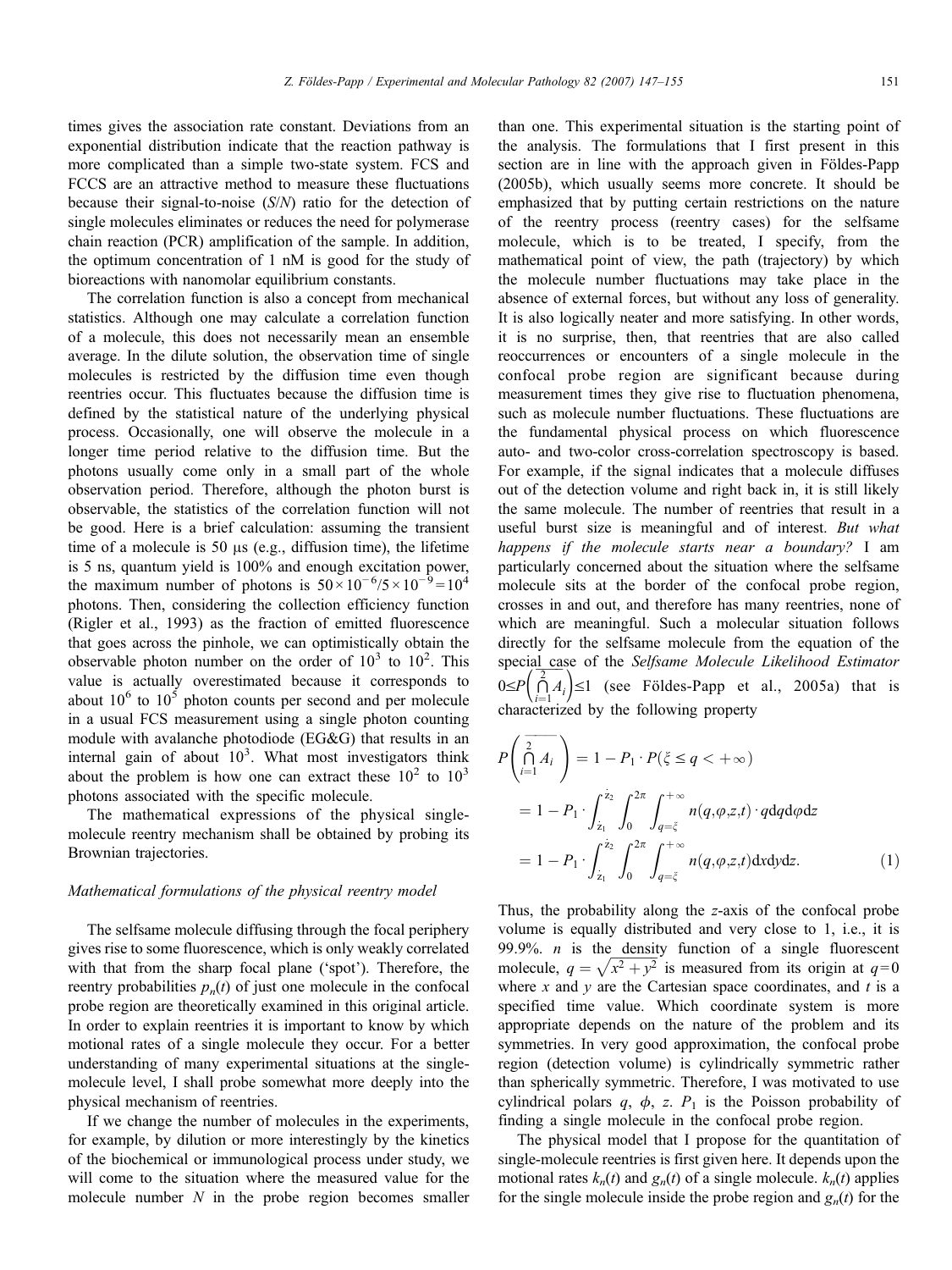single molecule outside the probe region. Thus, all possible cases of the reentry probabilities  $p_n(t)$  for the selfsame molecule during its path (trajectory) through the confocal probe region are described by the system of differential equations of the motional states  $n \geq 0$ 

$$
\frac{d}{dt}p_n(t) = k_{n-1}(t)p_{n-1}(t) + g_{n+1}(t)p_{n+1}(t) - [k_n(t) + g_n(t)]p_n(t), \quad n \ge 1,
$$
\n(2a)

$$
\frac{d}{dt}p_0(t) = g_1(t)p_1(t) - k_0(t)p_0(t), \quad n = 0.
$$
 (2b)

The initial conditions are

$$
p_n(0) = \begin{cases} 1 & (2c) \end{cases}
$$

An analytical solution of this physical reentry model (Eqs. (2a–2c)) is given for the meaningful time  $T<sub>m</sub>$  in which one is able to study a single molecule in the probe region  $\Delta V$ (Földes-Papp, 2006)

$$
t = T_{\rm m} = \frac{\tau_{\rm diff}}{c_{\rm m} N_A \Delta V \exp\{-c_{\rm m} N_A \Delta V\}},\tag{3}
$$

where  $N_A$  is Avogadro's number of 6.023 × 10<sup>23</sup> [mol<sup>-1</sup>],  $c_m$  is the molar concentration of molecules of the same kind in the bulk phase, e.g., bulk solution, obtained by  $c_m = \frac{C}{N_A \cdot \Delta V}$  with C as the average frequency with which the confocal probe region contains a single molecule (see Fig. 1), and  $\tau_{\text{diff}}$  is the diffusion time of the selfsame molecule in the probe region  $\Delta V$  (confocal volume). Eq. (3) is called the 4th criterion since it specifies the time parameter  $t$  in the *Selfsame Molecule Likelihood Estimator*  $0 \leq P \left( \bigcap_{i=1}^{2}$  $\frac{i-1}{1}$  $A_i$   $\leq$  1, i.e., in the 3rd criterion:  $P\left(\begin{array}{c}2\ \cap \end{array}\right)$  $\frac{i-1}{1}$  $A_i$  $\left(\bigcap_{i=1}^{\infty} A_i\right) = 1 - \frac{N}{2 \cdot \pi} \exp\left\{-\frac{\xi^2}{4 \cdot D \cdot t}\right\}$  $\int \xi^2$  $= 1 - \frac{N}{2 \cdot \pi} \cdot \exp \left\{ - \frac{\omega_{xy}^2}{4 \cdot D \cdot T_{\text{m}}} \right\}.$  (4)

Here, N is the 1st criterion and is measured, for example, by counting the molecule number per confocal probe volume with N< 1 by means of fluctuation techniques such as FCS and FCCS. D is simply the diffusivity or the diffusion coefficient.  $\xi$  is the lower limit of distances  $q$  in the axially radial direction of the confocal probe region. For example,  $\xi$  is taken as the radius  $\omega_{xy}$ of the confocal volume element in the  $x-y$  plane. Evidently, it does not matter whether the three-dimensional volume element  $\Delta V$  is placed on a three-dimensional object like a solution or on a two-dimensional object like a membrane. The analytical sensitivity that the probe region contains two fluorescent molecules reads

$$
\ln\{P(X=2; C=\Pi \cdot T) = P_2\} = 2 \cdot \ln C - \ln 2 - C,\qquad (5)
$$

where I record the absolute number of events  $X$  occurring in an interval of time T (e.g., measurement time);  $\Pi$  is the average detection probability that depends upon properties of the fluorescent molecule and the measuring device.

Another solution of the physical reentry model Eqs. (2a−c) is the time constant and the variance of the reentry probabilities  $p_n(t)$ 

$$
k = \frac{P(X \le 1; C = \Pi \cdot T) = P_1 = N}{\tau_{\text{diff}}}.
$$
\n
$$
(6)
$$

All parameters on the right hand side are measured by the correlation curves in FCS and FCCS, for example the molecule number of rhodamine green in the confocal probe region is  $N= 0.0085$  and the diffusion time of a molecule like rhodamine green is  $\tau_{\text{diff}}= 26 \times 10^{-6}$  [s]. Thus, the selfsame molecule reenters the probe region 326.92 times per second.

In further view of the physical reentry model (Eqs.  $(2a-2c)$ ), I also obtain its solution for the portion of meaningful reentries  $p_n(t)$  that results in a useful photon burst size

$$
p_{\overline{n},n} = N. \tag{7}
$$

The theoretical framework of Eqs. (2a−2c) leads to many predictions, for example, see legend to Fig. 1 in Földes-Papp et al., 2005a. Actually, some of the predictions of Eqs. (2a−2c) could be given on empirical grounds, but they are now established on a sound physical basis for the first time.

## Discussion

Single-molecule tools are homogeneous. In many cases, unbound probes need not be removed from the solution before determining the concentration of the target (Braet et al., 2007 this issue). High sensitivity and selectivity can reduce the analysis time from days to hours and can eliminate or reduce the need for PCR (Földes-Papp et al., 2005a). In FCS, the auto- and two-color cross-correlation functions of the fluctuations of the fluorescence intensity as analyte molecules diffuse in and out of the femtoliter probe volume yield interesting information about the analyte molecule. This tool is a single-molecule measurement in the sense that, on the average, there is less than one molecule in the probe volume (Földes-Papp, 2001, 2002a,b,c). However, it is not a single molecule measurement in the sense that thousands of molecules contribute to the auto- and two-color cross-correlation functions (Földes-Papp, 2001, 2002a,b,c, 2004a,b; Földes-Papp et al., 2005a). The main advantage of FCS and FCCS is that the femtoliter probe volume reduces background emission to the level where the fluorescence from a single molecule is easily detected above emission from the background. Typically, the detection limit is determined by free (unbound) fluorescent probe molecules. Designing the assay so that the target and the probe carry different color fluorescent tags can reduce interference from probe molecules. Probe–target complexes are identified by the simultaneous detection of both colors. A cross-correlation analysis is used to analyze the data. I reported a more than hundredfold increase in sensitivity over ELISA (Földes-Papp, 2004b), the clinical assay currently used for these problems. Increased discrimination against background from unbound probes was first accomplished by using probes that only fluoresce when bound to the target (Földes-Papp et al.,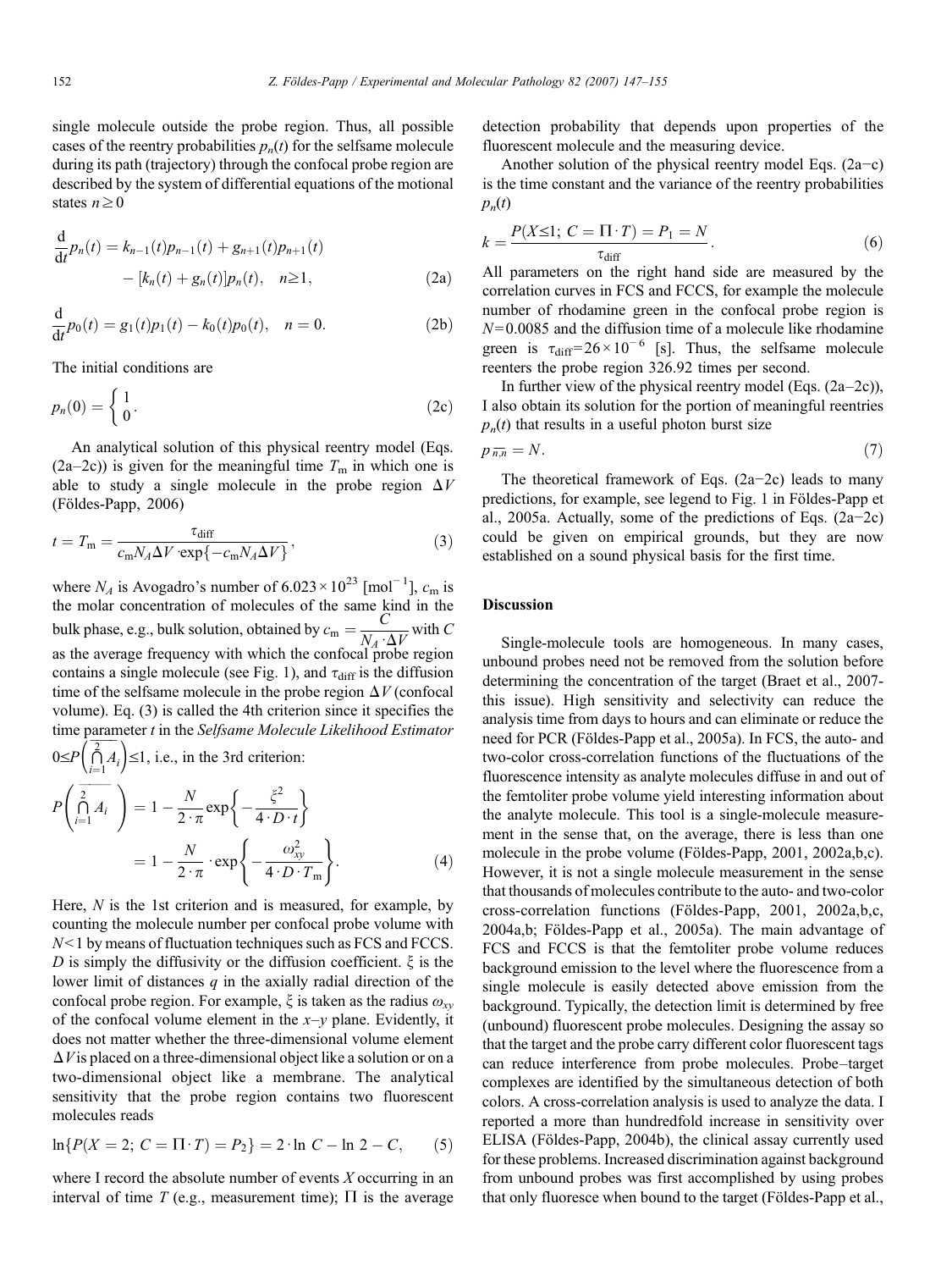2005c). The small probe volume and the requirement that the average occupancy is about one restrict the useful concentration to about 1 nM for some applications (Földes-Papp and Baumann, 2004; Földes-Papp, 2001). However, Eq. (3) predicts that meaningful observation times of just one single molecule are obtained in the second range if the molar concentrations of molecules of the same kind in the bulk phase are in the femtomolar range. The new field of nanoscale medical diagnostics requires the development of advanced detection technologies that are needed to measure concentrations of biological targets at subnanomolar concentrations. Lower detection limits have driven developments of novel approaches

to molecular detection.

Two-color FCS and FCCS were evaluated as an alternative to PCR to quantitate the concentration of autoantibodies and SNPs (single nucleotide polymorphisms) in the serum of subjects suffering from Goodpasture's disease and MTHFR deficiency (methylene tetrahydrofolate reductase deficiency), respectively. Quantitation of genotypes at allele concentrations of about  $10^{-15}$  M (fM) is an impressive step supporting the movement of single-molecule tools into the field of medical diagnostics (Földes-Papp et al., 2003, 2004a, 2005c,a). The basic reason for this, as can readily be seen in Eq. (3), lies in the fact that the selfsame molecule can be observed and its fluorescence emission can be correlated in time in the 60-s range of measurement times at femtomolar concentrations of molecules of the same kind in the bulk solution. Thus, true single-molecule molecule observations are possible by FCCS and FCS. This work and work by others demonstrate that single-molecule measurements are not just a passing fancy but will play an important role in bioanalytical chemistry.

A common recurring theme in my research is based on the general theme, "if you diminish the number of molecules in solution to below a certain concentration (Bark et al., 1999; Edman et al., 1999; Lagerkvist et al., 2001; Rigler et al., 2001; Bjerneld et al., 2002; Jermutus et al., 2002; Rischel et al., 2003), one can use Poisson statistics to prove that the signal is likely coming from a single molecule" (Földes-Papp, 2002a, 2004a, 2006; Földes-Papp and Baumann, 2004; Földes-Papp et al., 2005a,b). I used Poisson statistics to develop probability equations that characterize the situation where, on average, there is less than one analyte molecule in the detection volume. In particular, I presented four criteria that must be met to assure that the properties of a single molecule are being measured (Földes-Papp, 2001, 2002a,c, 2004a,b, 2006; Földes-Papp and Baumann, 2004; Földes-Papp et al., 2005a). I then applied these criteria and resulting equations to the study of single molecules without immobilization, hydrodynamic focusing, or burst-size histograms (Földes-Papp et al., 2003, 2004a, 2005a,b; Földes-Papp, 2001, 2002a,b,c, 2004a,b, Földes-Papp and Baumann, 2004).

The ca. 0.1 to 1 ms diffusion time across the femtoliter probe volume does not yield enough cycles in the dynamic equilibrium between two conformations to obtain good conversion rates — or between a probe target complex, one of which is fluorescent and the other is nonfluorescent or one of which (or the complex) has a higher fluorescence yield than the

other. Often there are no cycles while the molecule is in the laser beam. I address this problem by working at very low concentrations so that the same molecule passes through the probe volume several times before another molecule is under observation including the time that the molecule is outside the confocal probe volume. Of course, the time resolution is much better when the molecule is in the confocal probe volume.

#### Acknowledgments

Some of the new ideas in this original article grew out of discussions with Richard A. Keller, Los Alamos National Security, USA. Z.F.-P. is grateful for the support of his grant application to the Austrian FWF.

#### References

- Aich, P., Nielsen, P., Rigler, R., 1997. Fast kinetic studies by fluorescence correlation spectroscopy of PNA–DNA interactions. Nucleosides Nucleotides 16, 609–615.
- Andrec, M., Levy, R.M., Talaga, D.S., 2003. Direct determination of kinetic rates from single-molecule photon arrival trajectories using hidden Markov models. J. Phys. Chem., A 107, 7454–7464.
- Bark, N., Földes-Papp, Z., Rigler, R., 1999. The incipient stage in thrombininduced fibrin polymerization detected by FCS at the single molecule level. Biochem. Biophys. Res. Commun. 260, 35–41.
- Basché, T., Moerner, W.E., Orit, M., Wild, U.P. (Eds.), 1997. Single-Molecule Optical Detection, Imaging and Spectroscopy. Wiley-VCH, Weinheim.
- Bjerneld, E.J., Földes-Papp, Z., Käll, M., Rigler, R., 2002. Single-molecule surface-enhanced Raman and fluorescence correlation spectroscopy of horseradish peroxidase. J. Phys. Chem., B 106, 1213–1218.
- Björling, S., Kinjo, M., Földes-Papp, Z., Hagman, E., Thyberg, P., Rigler, R., 1998. Fluorescence correlation spectroscopy of enzymatic DNA polymerization. Biochemistry-US 37, 12971–12978.
- Braet, Ch., Stephan, H., Togashi, D., Ryder, A., Dobbie, I., Földes-Papp, Z., Lowndes, N., Nasheuer, H.-P., 2007. Mobility and distribution of replication protein A in living cells using fluorescence correlation spectroscopy. Exp. Mol. Pathol. 82, 156–162 (this issue).
- Dyson, F., 1997. Imagined Worlds. Harvard University Press, Cambridge, MA, USA.
- Edman, L., Földes-Papp, Z., Wennmalm, S., Rigler, R., 1999. The fluctuating enzyme: a single molecule approach. Chem. Phys. 247, 11–22.
- Edman, L., Mets, U., Rigler, R., 1996. Conformational transitions monitored for single molecules in solution. Proc. Natl. Acad. Sci. U. S. A. 93, 6710–6715.
- Ehrenberg, M., Rigler, R., 1974. Rotational Brownian motion and fluorescence intensity fluctuations. Chem. Phys. 4, 390–401.
- Elson, E.L., Magde, D., 1974. Fluorescence correlation spectroscopy: 1. Conceptional basis and theory. Biopolymers 13, 1–27.
- English, B.P., Min, W., van Oijen, A.M., Lee, K.T., Luo, G., Sun, H., Cherayil, B.J., Kou, S.C., Xie, X.S., 2006. Ever-fluctuating single enzyme molecules: Michelis–Menten equation revisited. Nat. Chem. Biol. 2 (2), 87–94.
- Földes-Papp, Z., 2001. Ultrasensitive detection and identification of fluorescent molecules by FCS: impact for immunobiology. Proc. Natl. Acd. Sci. U. S. A. 98 (20), 11509–11514.
- Földes-Papp, Z., 2002a. Theory of measuring the selfsame single fluorescent molecule in solution suited for studying individual molecular interactions by SPSM-FCS. Pteridines 13, 73–82.
- Földes-Papp, Z., 2002b. Detection of single molecules: solution-phase singlemolecule fluorescence correlation spectroscopy as an ultrasensitive, rapid and reliable system for immunological investigation. J. Immunol. Methods 260, 117–124.
- Földes-Papp, Z., 2002c. A new dimension for the development of fluorescencebased assays in solution: from physical principles of FCS detection to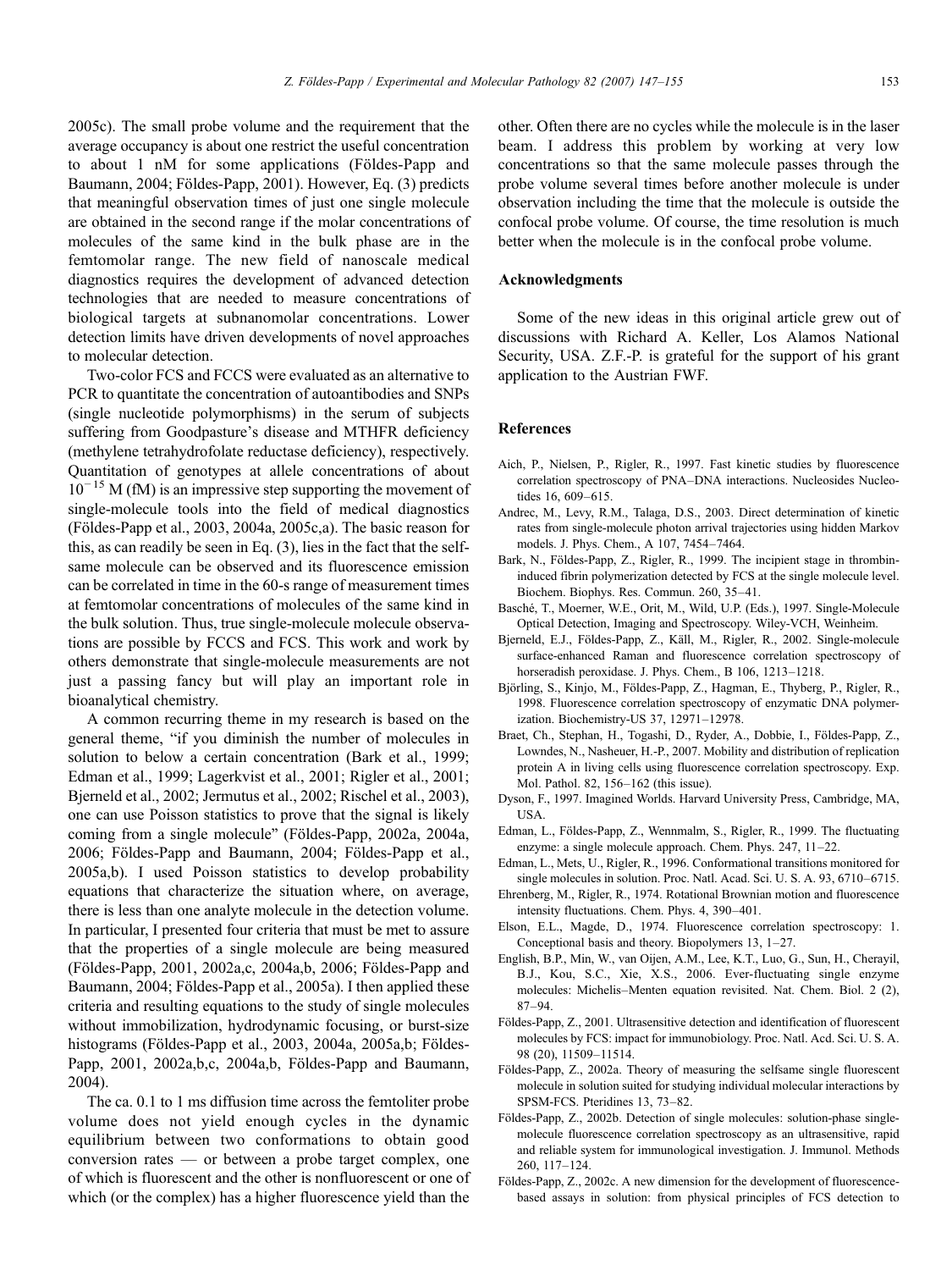biological applications (assays of single molecules in solution). Exp. Biol. Med. (Proc. Soc. Exp. Biol. Med.) 227 (5), 291–300.

- Földes-Papp, Z., 2004a. A new concept for ultrasensitive fluorescence measurements of molecules in solution and membrane: 1. Theory and a first application. J. Immunol. Methods 286  $(1-2)$ ,  $1-11$ .
- Földes-Papp, Z., 2004b. A new concept for ultrasensitive fluorescence measurements of molecules in solution and membrane: 2. The individual immune molecule. J. Immunol. Methods 286 (1–2), 13–20.
- Földes-Papp, Z., 2005a. How the molecule number is correctly quantified in two-color fluorescence cross-correlation spectroscopy: corrections for crosstalk and quenching in experiments. Curr. Pharm. Biotechnol. 6, 437–444.
- Földes-Papp, Z., 2005b. Determination of characteristic parameters in singlemolecule experiments by stochastic fluctuation analysis: a theoretical approach. Pers. Commun.
- Földes-Papp, Z., 2006. What it means to measure a single molecule in a solution by fluorescence fluctuation spectroscopy. Exp. Mol. Pathol. 80 (3), 209–218.
- Földes-Papp, Z., 2007a. Viral chips. In: Willard, H.F., Ginsburg, G.S. (Eds.), Handbook of Genomic Medicine: Parts I–III, Part I. The Basics, Technologies. Elsevier Inc, New York. Upcoming in 2007.
- Földes-Papp, Z., 2007b. Molecule number quantification in two-color fluorescence cross-correlation spectroscopy. In: Carl Zeiss Advanced Imaging Microscopy (Ed.), Applications Manual LSM 510/Confocor 2: Fluorescence Correlation Spectroscopy. Carl Zeiss GmbH, Jena, Germany.
- Földes-Papp, Z., Baumann, G., 2004. Counting and behavior of an individual fluorescent molecule without hydrodynamic flow, immobilization or photon count statistics. Curr. Pharm. Biotechnol. 5 (2), 163–172.
- Földes-Papp, Z., Holm, J., December 2002. German patent: Method for sequencing single molecules, DE 100 31 840.1 (June 30, 2000) and DE 100 65 626.9 (December 29, 2000). US-patent application pending: New York, application number PCT/EP 01/074.
- Földes-Papp, Z., Kinjo, M., 2001. Fluorescence correlation spectroscopy in nucleic acids analysis. In: Elson, E., Rigler, R. (Eds.), Fluorescence Correlation Spectroscopy — Theory and Applications. . Springer Series in Physical Chemistry, vol. 65. Springer, Boston, pp. 25–64.
- Földes-Papp, Z., Rigler, R., 2001. Quantitative two-color fluorescence crosscorrelation spectroscopy in the analysis of polymerase chain reaction (theory of two-color fluorescence cross-correlation spectroscopy). Biol. Chem. 382, 1878–1886.
- Földes-Papp, Z., Angerer, B., Ankenbauer, W., Baumann, G., Birch-Hirschfeld, E., Björling, S., Conrad, S., Hinz, M., Rigler, R., Seliger, H., Thyberg, P., Kleinschmidt, A.K., 1997a. Modeling the dynamics of nonenzymatic and enzymatic nucleotide processes by fractal dimension. In: Losa, G.A., Merlini, D., Nonnenmacher, T.F., Weibel, E.R. (Eds.), Fractals in Biology and Medicine, vol. II. Birkhauser, Boston, pp. 238–254.
- Földes-Papp, Z., Thyberg, P., Björling, S., Holmgren, A., Rigler, R., 1997b. Exonuclease degradation of DNA studied by fluorescence correlation spectroscopy. Nucleosides Nucleotides Nucleic Acids (Nucleosides Nucleotides) 16, 781–787.
- Földes-Papp, Z., Baumann, G., Birch-Hirschfeld, E., Eickhoff, E., Greulich, K.O., Kleinschmidt, A.K., Seliger, H., 1998. The analysis of oligonucleotide preparations by fractal measures. Biopolymers 45, 361–379.
- Földes-Papp, Z., Angerer, B., Anckenbauer, W., Rigler, R., 2001a. Fluorescent high-density labeling of DNA: error-free substitution for a normal nucleotide. J. Biotechnol. 86, 237–253.
- Földes-Papp, Z., Angerer, B., Thyberg, P., Hinz, M., Wennmalm, S., Anckenbauer, W., Seliger, H., Holmgren, A., Rigler, R., 2001b. Fluorescently labeled model DNA sequences for exonucleolytic sequencing. J. Biotechnol. 86, 203–224.
- Földes-Papp, Z., Kinjo, M., Saito, K., Kii, H., Takagi, T., Tamura, M., Costa, J. M., Birch-Hirschfeld, E., Thyberg, P., 2003. C677T single nucleotide polymorphisms of the human methylene tetrahydrofolate reductase and specific identification: a novel strategy using two-color cross-correlation fluorescence spectroscopy. Mol. Diagn. 7 (2), 99–111.
- Földes-Papp, Z., Costa, J.M., Kinjo, M., Saito, K., Kii, H., Takagi, T., Tamura, M., Thyberg, P., Birch-Hirschfeld, E., 2004a. Specifically associated PCR products probed by coincident detection of two-color cross-correlated fluorescence intensities in human gene polymorphisms of methylene

tetrahydrofolate reductase at site C677T: a novel measurement approach without follow-up mathematical analysis. Exp. Mol. Pathol. 76 (3), 212–218.

- Földes-Papp, Z., Egerer, R., Birch-Hirschfeld, E., Striebel, H.-M., Wutzler, P., 2004b. Detection of multiple human herpes viruses by DNA microarray technology. Mol. Diagn. 8 (1), 1–9.
- Földes-Papp, Z., Baumann, G., Kinjo, M., Tamura, M., 2005a. Single-phase single-molecule fluorescence correlation spectroscopy (SPSM-FCS). Distinguished article entry. In: Fuchs, J., Podda, M. (Eds.), Encyclopedia of Medical Genomics and Proteomics. Marcel Dekker, New York.
- Földes-Papp, Z., Egerer, R., Birch-Hirschfeld, E., Striebel, H.-M., Wutzler, P., 2005b. Human herpes virus detection by DNA microarray technology. Distinguished article entry. In: Fuchs, J., Podda, M. (Eds.), Encyclopedia of Medical Genomics and Proteomics. Marcel Dekker, New York.
- Földes-Papp, Z., Kinjo, M., Tamura, M., Birch-Hirschfeld, E., 2005c. A new ultrasensitive way to circumvent PCR-based allele distinction: direct probing of unamplified genomic DNA by solution-phase hybridization using two-color fluorescence cross-correlation spectroscopy. Mol. Exp. Pathol. 78 (3), 177–189.
- Gösch, M., Földes-Papp, Z., Blom, H., Holm, J., Heino, T., Thyberg, P., Björk, G., Rigler, R., 2000. Single molecule detection and bead trapping in microstructures for molecule selection and DNA degradation. In: van den Berg, A., Olthuis, W., Bergveld, P. (Eds.), Micro Total Analysis Systems 2000. Kluwer Acad. Publ., Boston, pp. 427–430.
- Jermutus, L., Kolly, R., Földes-Papp, Z., Hanes, J., Rigler, R., Plückthun, A., 2002. Ligand binding of a ribosome-displayed protein detected in solution at the single molecule level by fluorescence correlation spectroscopy. Eur. Biophys. J. 31, 179–184.
- Jin, T., Fujii, F., Yamada, E., Nodasaka, Y., Kinjo, M., 2006. Control of the optical properties of quantum dots by surface coating with calix[n]arene carboxylic acids. J. Am. Chem. Soc. 128 (29), 9288–9289.
- Kawai-Noma, S., Ayano, S., Pack, C.-G., Kinjo, M., Yoshida, M., Yasuda, K., Taguchi, H., 2006. Dynamics of yeast prion aggregates in single living cells. Genes Cells 11, 1085–1096.
- Kinjo, M., Rigler, R., 1995. Ultrasensitive hybridization analysis using fluorescence correlation spectroscopy. Nucleic Acids Res. 23, 1795–1799.
- Kitamura, A., Kubota, H., Pack, C.-G., Matsumoto, G., Hirayama, S., Takahashi, Y., Kimura, H., Kinjo, M., Morimoto, R.I., Nagata, K., 2006. Cytosolic chaperonin prevents polyglutamine toxicity with altering the aggregation state. Nat. Cell Biol. 8 (10), 1163–1169.
- Kogure, T., Karasawa, S., Araki, T., Saito, K., Kinjo, M., Miyawaki, A., 2006. A. fluorescent variant of a protein from the stony coral Montipora facilitates dual-color single-laser fluorescence cross-correlation spectroscopy. Nat. Biotechnol. 30, 577–581.
- Konno, H., Murakami, T., Fujii, F., Koyama, F., Ueoka-Nakanishi, H., Pack, C.- G., Kinjo, M., Hisabori, T., 2006. The regulator of the F1 motor: inhibition of rotation of cyanobacterial F1-ATPase by the å subunit. EMBO J. 25, 4596–4604.
- Koppel, D.E., 1974. Statistical accuracy in fluorescence correlation spectroscopy. Phys. Rev., A, Gen. Phys. A 10, 1938–1945.
- Kulzer, F., Orrit, M., 2004. Single-molecule optics. Annu. Rev. Phys. Chem. 55, 585–611.
- Lagerkvist, A.C., Földes-Papp, Z., Persson, A.A.M., Rigler, R., 2001. Fluorescence correlation spectroscopy as a method for assessment of interactions between phage displayed antibodies and soluble antigen. Protein Sci. 10, 1522–1528.
- Magde, D., Elson, E.L., Webb, W.W., 1972. Thermodynamic fluctuations in a reacting system — measurements by fluorescence correlation spectroscopy. Phys. Rev. Lett. 29, 705–708.
- Mets, U., Rigler, R., 1994. Submillisecond detection of single rhodamine molecules in water. J. Fluoresc. 4, 259–264.
- Muto, H., Nagao, I., Demura, T., Fukuda, H., Kinjo, M., Yamamoto, K.T., 2006. Fluorescence cross-correlation analyses of molecular interaction between an Aux/IAA protein, MSG2/IAA19, and protein–protein interaction domains of auxin response factors of Arabidopsis expressed in HeLa cells. Plant Cell Physiol. 47, 1095–1101.
- Nie, S., Chiu, D.T., Zare, R.N., 1994. Probing individual molecules with confocal fluorescence microscopy. Science 266, 1018–1021.